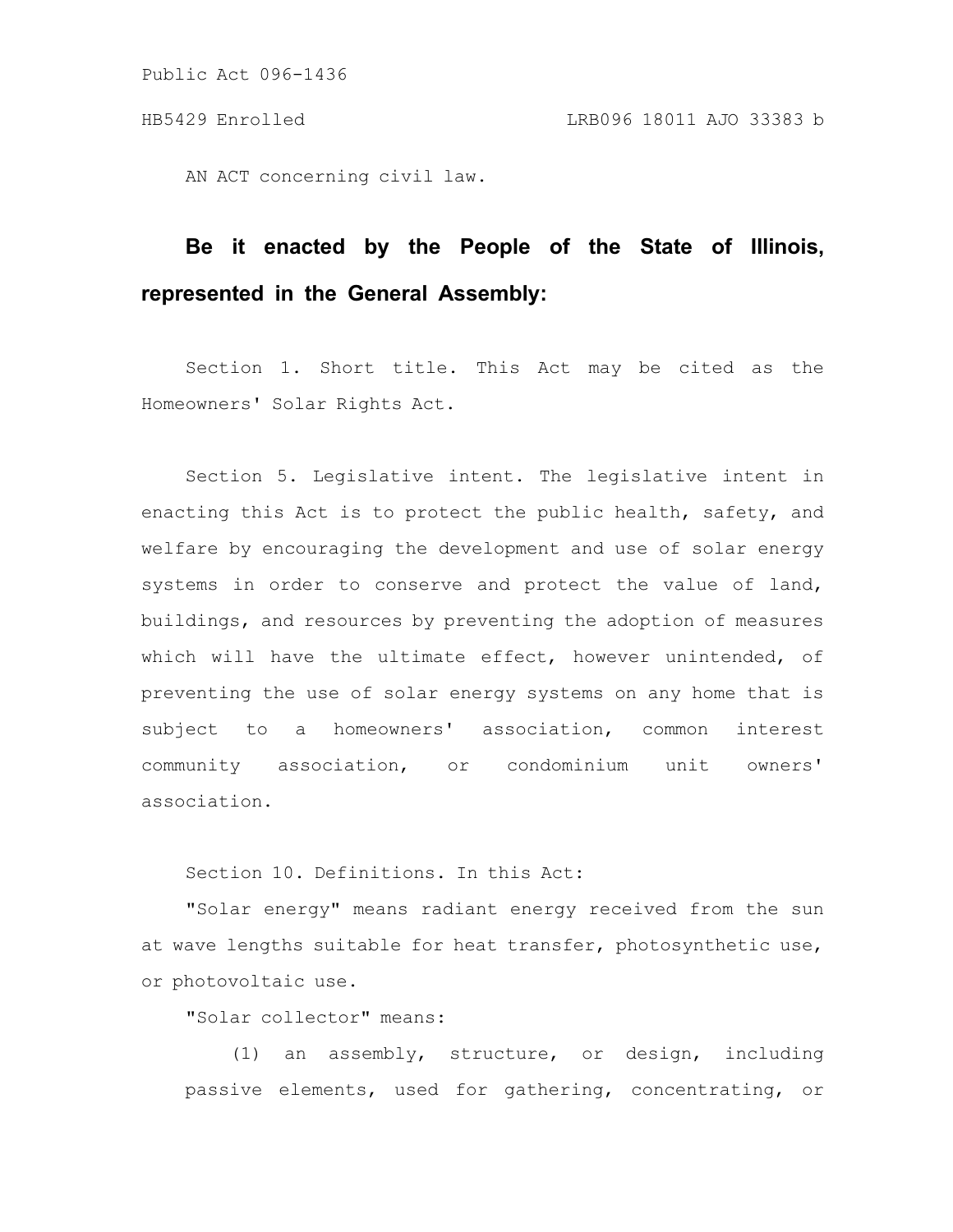absorbing direct and indirect solar energy, specially designed for holding a substantial amount of useful thermal energy and to transfer that energy to a gas, solid, or liquid or to use that energy directly; or

(2) a mechanism that absorbs solar energy and converts it into electricity; or

(3) a mechanism or process used for gathering solar energy through wind or thermal gradients; or

(4) a component used to transfer thermal energy to a gas, solid, or liquid, or to convert it into electricity.

"Solar storage mechanism" means equipment or elements (such as piping and transfer mechanisms, containers, heat exchangers, or controls thereof, and gases, solids, liquids, or combinations thereof) that are utilized for storing solar energy, gathered by a solar collector, for subsequent use.

"Solar energy system" means:

(1) a complete assembly, structure, or design of solar collector, or a solar storage mechanism, which uses solar energy for generating electricity or for heating or cooling gases, solids, liquids, or other materials; and

(2) the design, materials, or elements of a system and its maintenance, operation, and labor components, and the necessary components, if any, of supplemental conventional energy systems designed or constructed to interface with a solar energy system.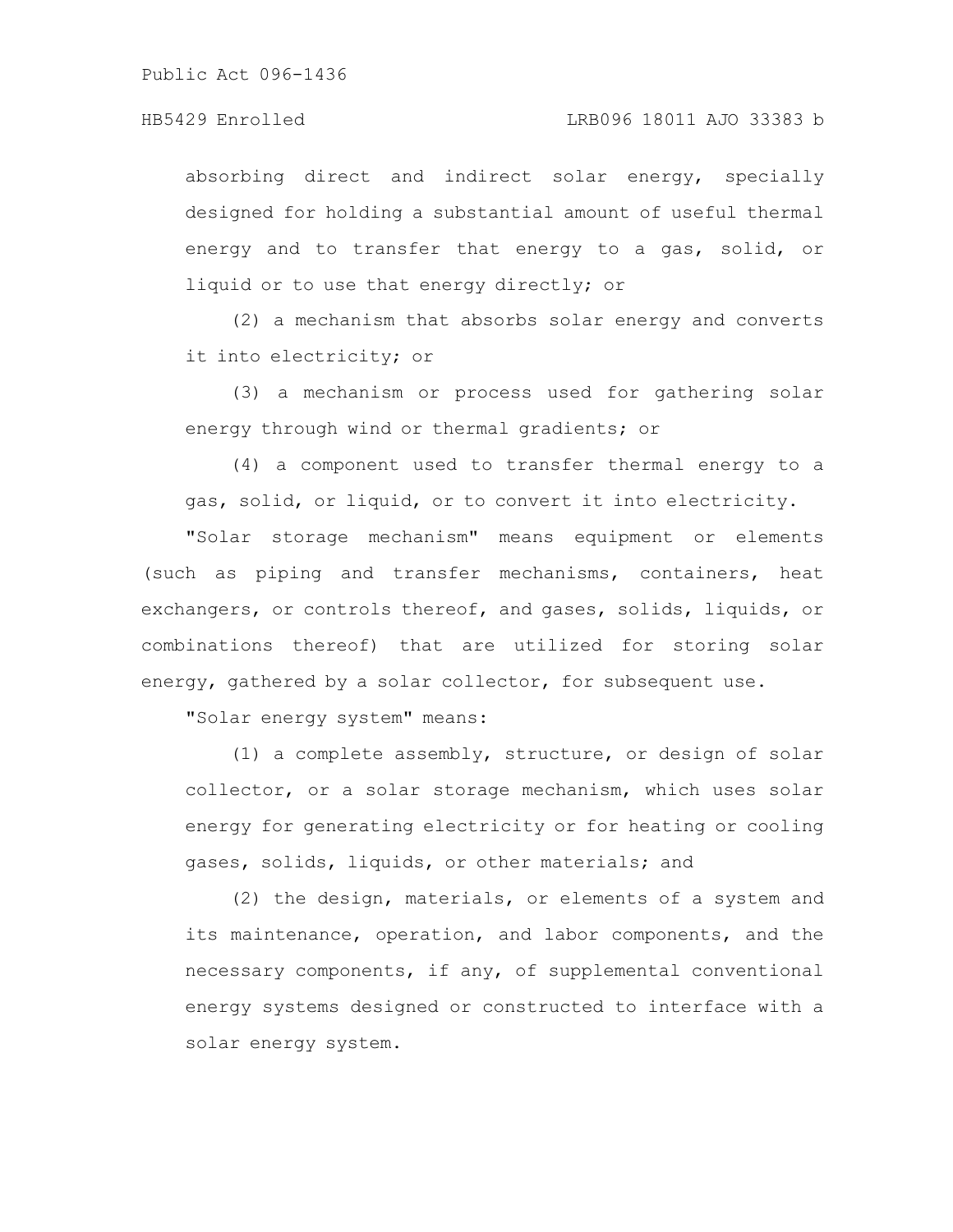## HB5429 Enrolled LRB096 18011 AJO 33383 b

Section 15. Associations; prohibitions. Notwithstanding any provision of this Act or other provision of law, the adoption of a bylaw or exercise of any power by the governing entity of a homeowners' association, common interest community association, or condominium unit owners' association which prohibits or has the effect of prohibiting the installation of a solar energy system is expressly prohibited.

Section 20. Deed restrictions; covenants. No deed restrictions, covenants, or similar binding agreements running with the land shall prohibit or have the effect of prohibiting a solar energy system from being installed on a building erected on a lot or parcel covered by the deed restrictions, covenants, or binding agreements, if the building is subject to a homeowners' association, common interest community association, or condominium unit owners' association. A property owner may not be denied permission to install a solar energy system by any entity granted the power or right in any deed restriction, covenant, or similar binding agreement to approve, forbid, control, or direct alteration of property. However, for purposes of this Act, the entity may determine the specific location where a solar energy system may be installed on the roof within an orientation to the south or within 45 degrees east or west of due south provided that the determination does not impair the effective operation of the solar energy system. Each homeowners' association, common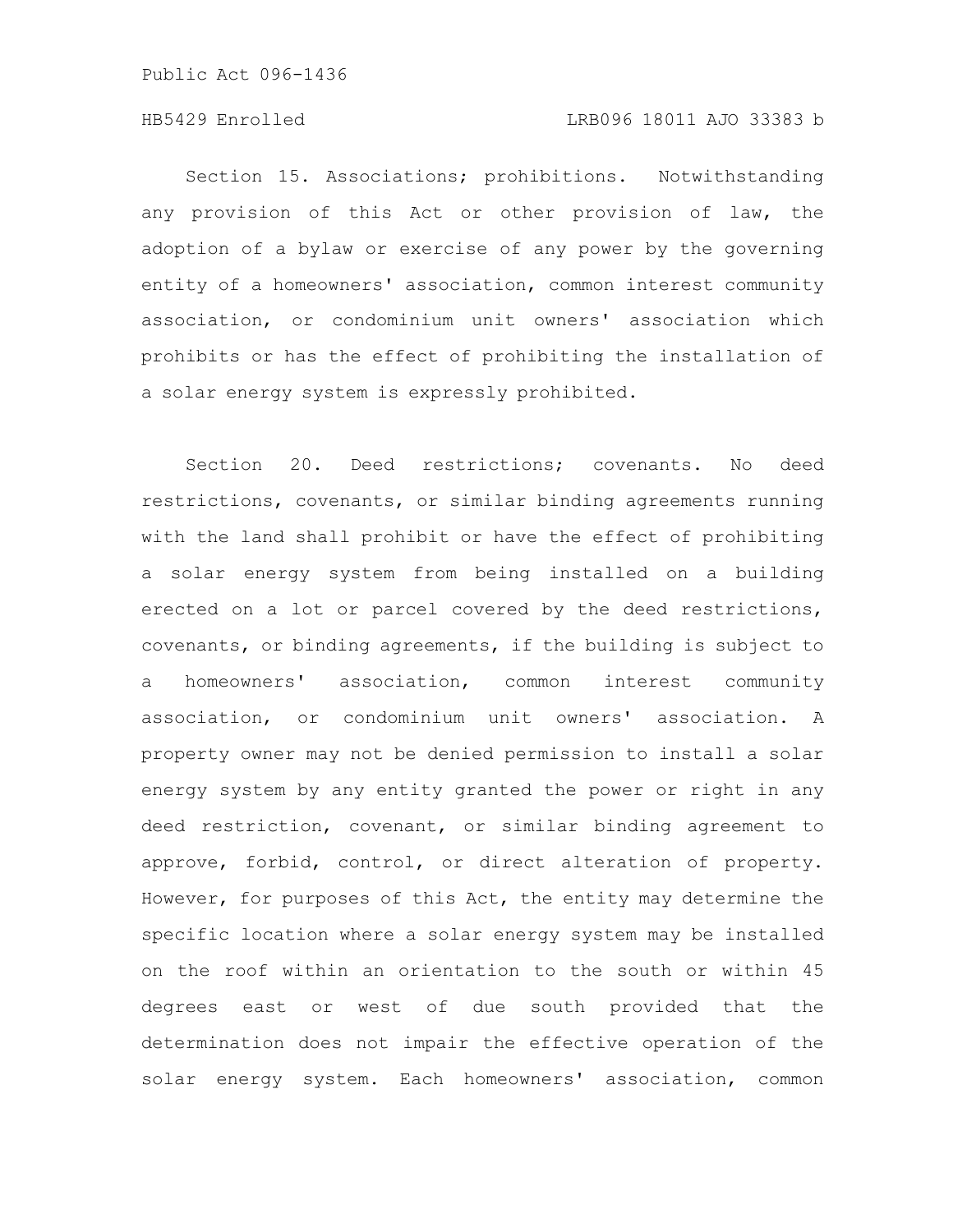## HB5429 Enrolled LRB096 18011 AJO 33383 b

interest community association, or condominium unit owners' association shall adopt an energy policy statement regarding the location, design, and architectural requirements of solar energy systems within 120 days after an association receives a request for a policy statement or an application from an association member. An association shall disclose, upon request, its energy policy statement and shall include the statement in its homeowners' common interest community, or condominium unit owners' association declaration.

Section 25. Standards and requirements. A solar energy system shall meet applicable standards and requirements imposed by State and local permitting authorities.

Section 30. Application for approval. Whenever approval is required for the installation or use of a solar energy system, the application for approval shall be processed by the appropriate approving entity of the association within 90 days after the submission of the application. However, if an application is submitted before an energy policy statement is adopted by an association, the 90 day period shall not begin to run until the date that the policy is adopted.

Section 35. Violations. Any entity, other than a public entity, that willfully violates this Act shall be liable to the applicant for actual damages occasioned thereby and for any